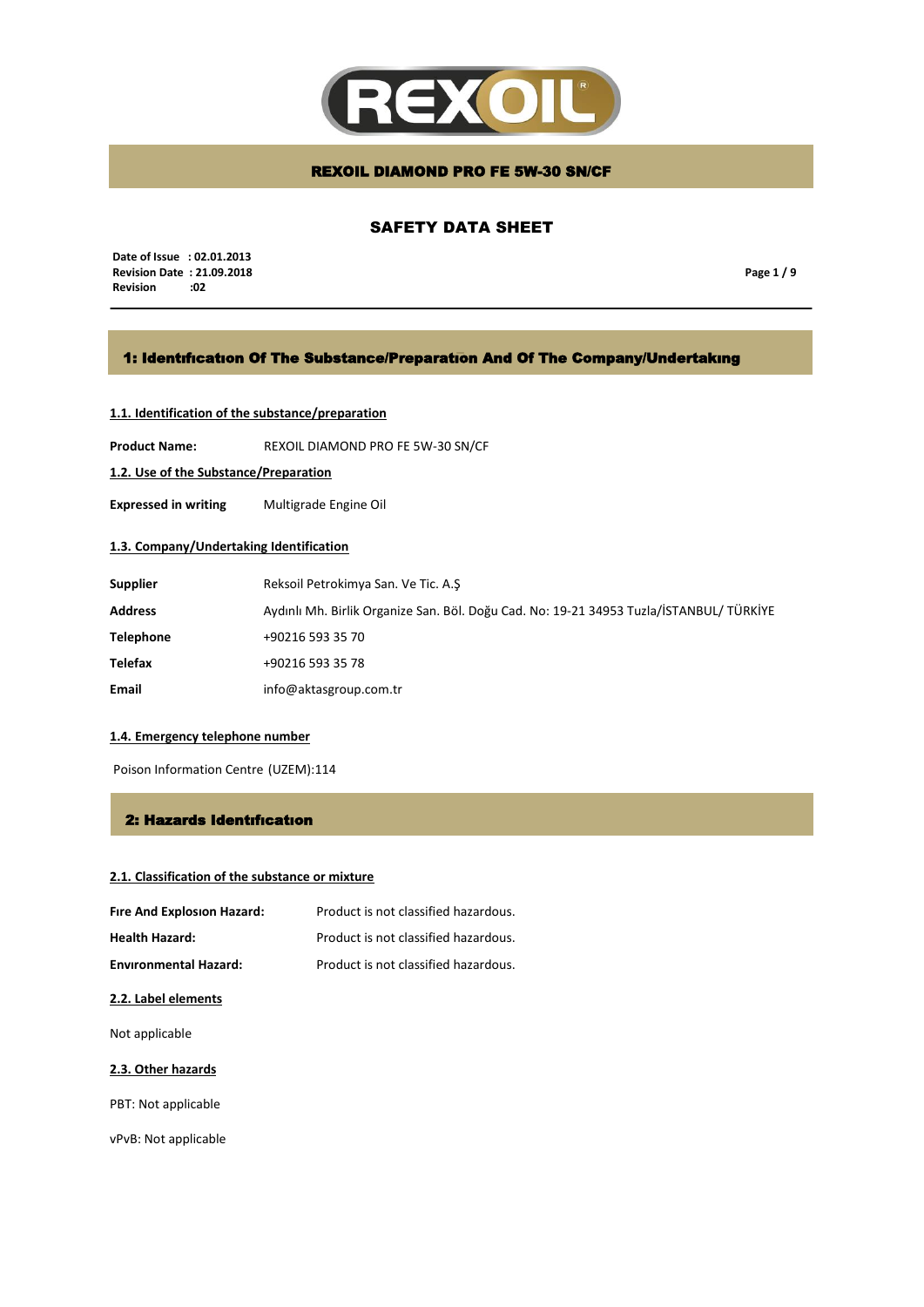

# SAFETY DATA SHEET

 **Date of Issue : 02.01.2013 Revision Date : 21.09.2018 Revision** 

**Page 2 / 9**

# 3: Composıtıon/Informatıon On Ingredıents

# **3.1. Substances**

| Chemical name                                                                   | Cas No                                         | <b>EC No</b>                                            | Concentration(%)         | Classification                                                                                                                               |
|---------------------------------------------------------------------------------|------------------------------------------------|---------------------------------------------------------|--------------------------|----------------------------------------------------------------------------------------------------------------------------------------------|
| Lubricating oils<br>(petroleum), C20-50,<br>hydrotreated neutral oil-<br>based  | 72623-87-1                                     | 276-738-4                                               | 60-90                    | Asp. Tox.1, H304                                                                                                                             |
| Bis(nonylphenyl)amine                                                           | 36878-20-3                                     | 253-249-4                                               | $0, 5 - 0, 9$            | Aquatic Chronic<br>4/H413                                                                                                                    |
| Zinc bis[O-(6-<br>methylheptyl)] bis[O-(sec-<br>butyl)]<br>bis(dithiophosphate) | 93819-94-4                                     | 298-577-9                                               | $0, 5 - 0, 9$            | Skin Irrit. 2, H315<br>Eye Dam. 1/H318<br>Aquatic Chronic 2, H411                                                                            |
| methacrylate copolymer                                                          | Proprietary                                    |                                                         | $0, 1 - 0, 3$            | Eye Irrit.2, H319                                                                                                                            |
| <b>Alkyl Methacrylate</b>                                                       | Proprietary<br>$\cdot$ $\cdot$ $\cdot$ $\cdot$ | <b>The Contract Contract Contract Contract Contract</b> | 0,001-0,003<br>201.73.20 | Skin Irrit. 2, H315<br>Eye Irrit.2, H319<br><b>STOT SE 3, H335</b><br>Skin Sens. 1, H317<br>Aquatic Acute 1, H400<br>Aquatic Chronic 1, H410 |

**ADDITIONAL INFORMATION** Product containing mineral oil with less than 3% DMSO extract as measured by IP-346

### 4: First Aid Measures

### **4.1. Description of first aid measures**

| Eye contact         | In case of contact, immediately flush eyes with plenty of water for at least 15 minutes. Get<br>medical attention immediately                                                 |
|---------------------|-------------------------------------------------------------------------------------------------------------------------------------------------------------------------------|
| <b>Skin contact</b> | In case of contact, immediately flush skin with plenty of water for at least 15 minutes while<br>removing contaminated clothing and shoes. Get medical attention immediately. |
| Ingestion           | Do not induce vomiting. Rinse mouth with water. Consult a physician.                                                                                                          |
| <b>Inhalation</b>   | If inhaled, remove to fresh air. If not breathing, give artificial respiration. If breathing is<br>difficult, give oxygen. Get medical attention if symptoms appear.          |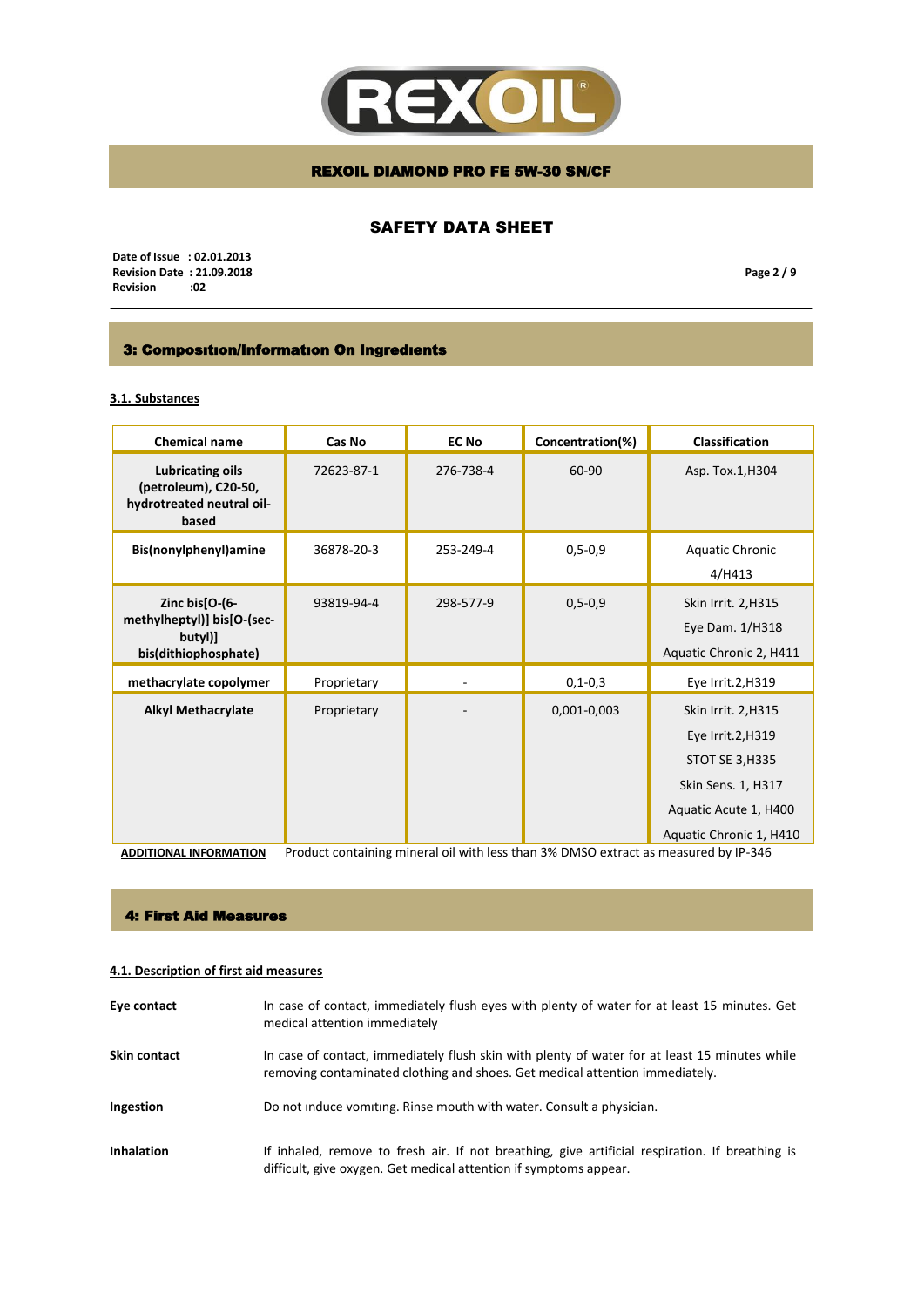

# SAFETY DATA SHEET

 **Date of Issue : 02.01.2013 Revision Date : 21.09.2018 Revision :02**

**Page 3 / 9**

### **4.2. Most İmportant Symptoms And Effects, Both Acute And Delayed**

Not determined.

**4.3. Indication Of Any İmmediate Medical Attention And Special Treatment Needed**

**Notes to physician** Not applicable.

# 5: Firefighting Measures

### **5.1. Extinguishing Media**

**Suitable extinguishing media** In case of fire, use water spray (fog), foam, dry chemical or CO2.

**Unsuitable extinguishing media** Do not use water .

#### **5.2. Special Hazards Arising From The Substance Or Mixture**

Decomposition products may include the following materials: carbon oxides (CO, CO2)

### **5.3. Advice For Firefighters**

Fire-fighters should wear positive pressure self-contained breathing apparatus (SCBA) and full turnout gear.

### 6: Accidental Release Measures

#### **6.1. Personal Precautions, Protective Equipment And Emergency Procedures**

Immediately contact emergency personnel. Keep unnecessary personnel away. Use suitable protective equipment (section 8). Follow all fire-fighting procedures (section 5).

### **6.2. Environmental Precautions**

Try to restrict the release and prevent spread of the product into the environment. Collect liquid before it spreads into drains, the ground and waters.

#### **6.3. Methods And Materials For Containment And Cleaning Up**

Immediately start clean-up of the liquid and contaminated soil. Small amounts can be collected using absorbent material. Product waste should be disposed in accordance with item 13. In case of spill, immediately contact local authorities.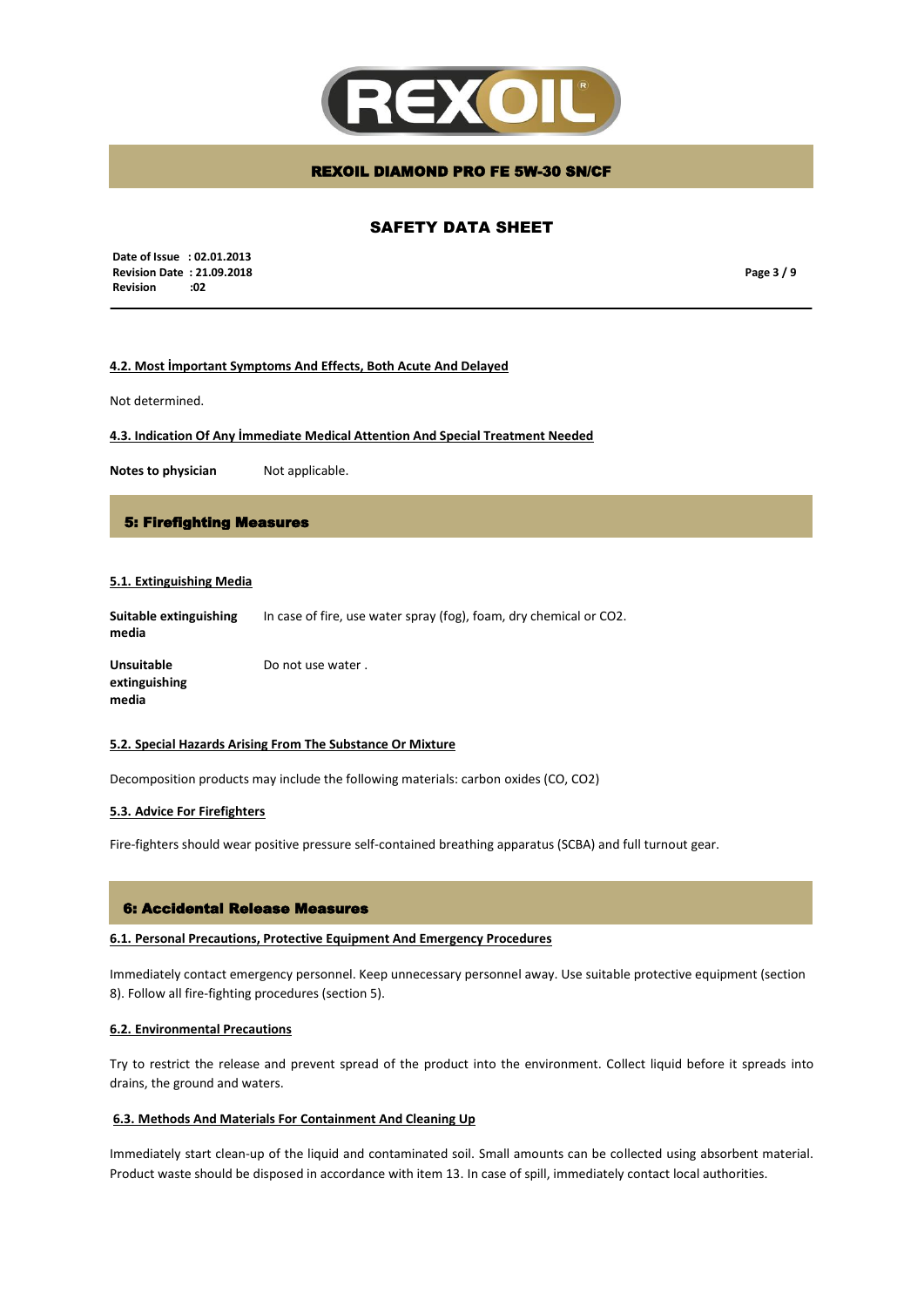

# SAFETY DATA SHEET

 **Date of Issue : 02.01.2013 Revision Date : 21.09.2018 Revision :02**

**Page 4 / 9**

# 7: Handlıng And Storage

### **7.1. Precautions For Safe Handling**

Provide sufficient ventilation when handling the product. Wear protective equipment when needed. Wear safety shoes while handling containers.

#### **7.2. Conditions For Safe Storage, İncluding Any İncompatibilities**

Keep container tightly closed. Keep container in a cool, well-ventilated area.

#### **7.3. Specific End Use(s)**

Refer to section 1.2. or the extended SDS if applicable.

### 8: Exposure Controls/Personal Protection

#### **8.1. Threshold Limits**

TWA  $(8 h) : 5 mg/m<sup>3</sup>$ 

STEL (15 min) : 10 mg/m³

#### **8.2. Exposure Controls**

#### **8.2.1 Personal Protective Equipment**



#### **8.2.2 Appropriate Engineering Controls**

Provide exhaust ventilation or other engineering controls to keep the airborne concentrations of vapors below their respective threshold limit value.

#### **8.2.3 Individual Protection Measures**

| Eye/face protection         | Safety glasses with side shields. Goggles with a face shield may be necessary depending on<br>quantity of material and conditions of use. |
|-----------------------------|-------------------------------------------------------------------------------------------------------------------------------------------|
| <b>Hand protection</b>      | Nitrile rubber, PVC disposable gloves. Change protective gloves often enough.                                                             |
| Skin and body<br>protection | Minimize any skin contact. Protective clothing when needed.                                                                               |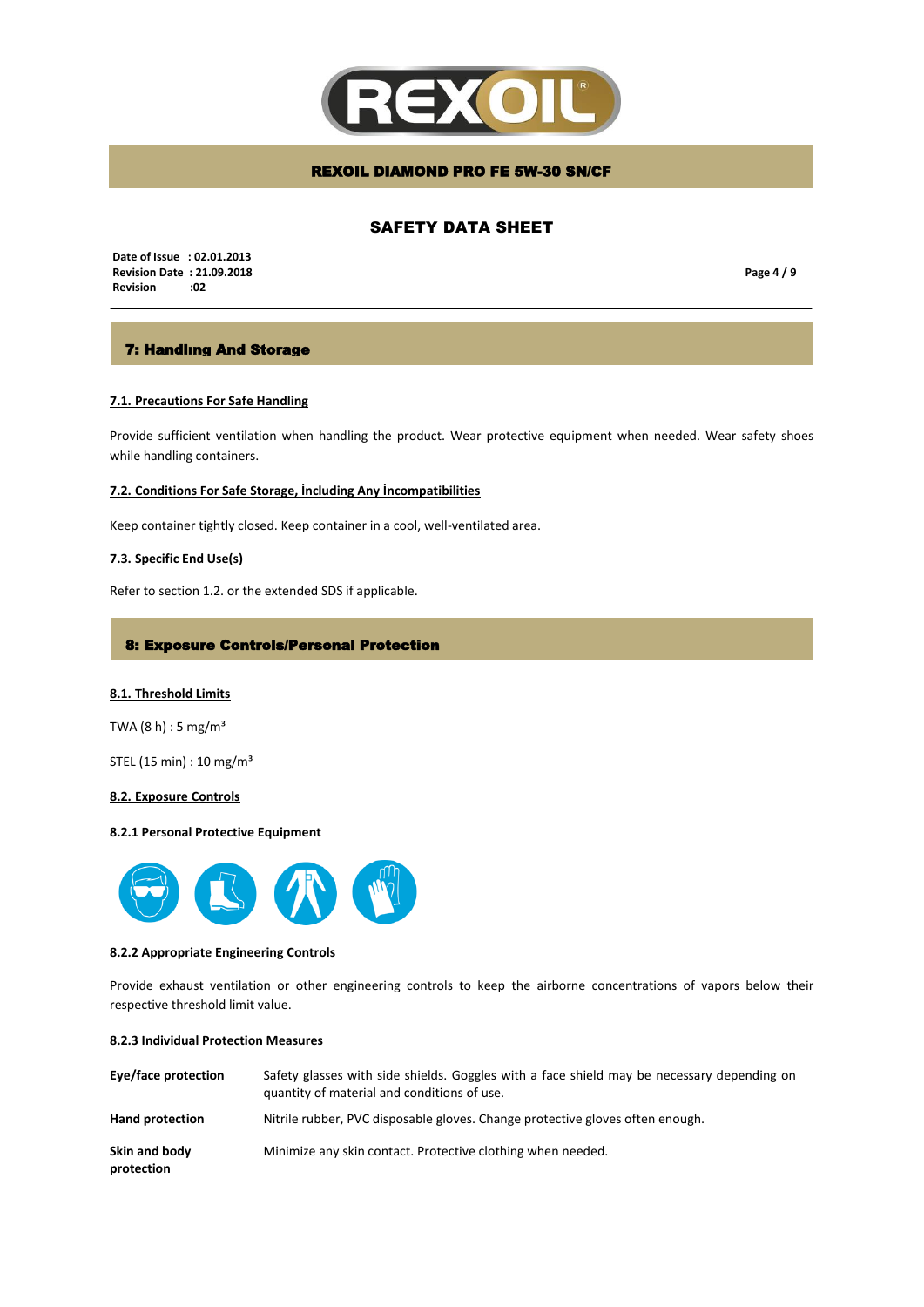

# SAFETY DATA SHEET

 **Date of Issue : 02.01.2013 Revision Date : 21.09.2018 Revision** 

**Page 5 / 9**

**Respiratory protection** Use appropriate respiratory protection if there is the potential to exceed the exposure limit(s).

# 9: Physical And Chemical Properties

### **9.1. Information On Basic Physical And Chemical Properties**

| <b>Test</b>                                  | <b>Test Unit</b>   | <b>Values</b>      | <b>Test Method</b> |
|----------------------------------------------|--------------------|--------------------|--------------------|
| <b>Physical state</b>                        |                    | Liquid-Yellow.     |                    |
| Odor                                         |                    | Petroleum.         |                    |
| <b>Odor threshold</b>                        |                    | Not available.     |                    |
| рH                                           |                    | Not available.     |                    |
| <b>Pour Point</b>                            | ºC                 | Max. -36           | <b>ASTM D 6749</b> |
| Initial boiling point and boiling            |                    | Not available.     |                    |
| <b>Evaporation rate</b>                      |                    | Not available.     |                    |
| Flammability (solid, gas)                    |                    | Not available.     |                    |
| Upper/lower flammability or explosive limits |                    | Not available.     |                    |
| Vapor pressure                               |                    | Not available.     |                    |
| <b>Vapor density</b>                         |                    | Not available.     |                    |
| Density, 15 °C                               | g/cm <sup>3</sup>  | 0,84-0,89          | <b>ASTM D 4052</b> |
| Solubility                                   |                    | insoluble in water |                    |
| Partition coefficient (n-octanol/water)      |                    | Not available.     |                    |
| <b>Decomposition temperature</b>             |                    | Not available.     |                    |
| Viscosity, 100 °C                            | mm <sup>2</sup> /s | $9,3 - 12,5$       | ASTM D 445         |
| <b>Explosive properties</b>                  |                    | Not available.     |                    |
| <b>Oxidizing properties</b>                  | ÷                  | Not available.     |                    |
| <b>Flash Point</b>                           | ºC                 | Min. 200           | ASTM D 92          |

**9.2. Further information**

No specific data.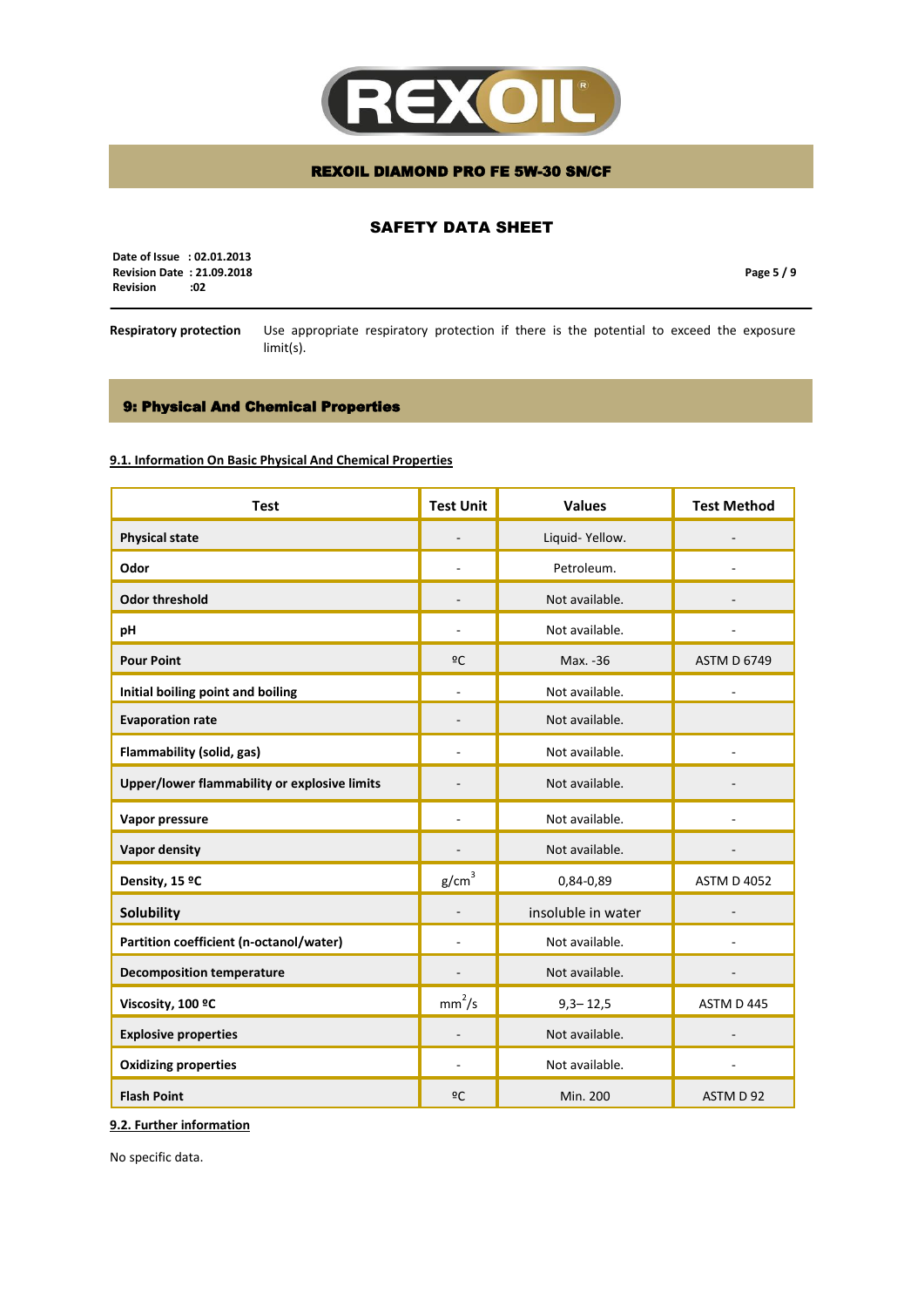

## SAFETY DATA SHEET

 **Date of Issue : 02.01.2013 Revision Date : 21.09.2018 Revision** 

**Page 6 / 9**

# 10: Stability And Reactivity

### **10.1. Reactivity**

No specific test data related to reactivity available for this product or its ingredients.

**10.2. Chemical Stability**

The product is stable.

**10.3. Possibility Of Hazardous Reactions**

Not determined.

**10.4 Conditions To Avoid**

High temperatures, sparks, and open flames.

### **10.5 Incompatible Materials**

Strong oxidizing and reducing agents.

**10.6 Hazardous decomposition products**

No specific data.

# 11: Toxicological Information

## **11.1. Information on toxicological effects**

| Acute toxicity                                   | No specific data.                  |
|--------------------------------------------------|------------------------------------|
| Skin irritation                                  | May irritate slightly the skin.    |
| Serious eye damage/ eye irritation               | May irritate slightly the the eyes |
| Carcinogenicity                                  | No specific data.                  |
| <b>Reproductive toxicity</b>                     | No specific data.                  |
| Specific target organ toxicity - single exposure | No specific data.                  |
| Specific target organ toxicity - repeat exposure | No specific data.                  |

# 12: Ecological Information

**12.1. Toxicity** Daphnia EC50/48h: 101.0000 mg/l Algae IC50/72h : 101.0000 mg/l Fish LC50/96h : 101.0000 mg/l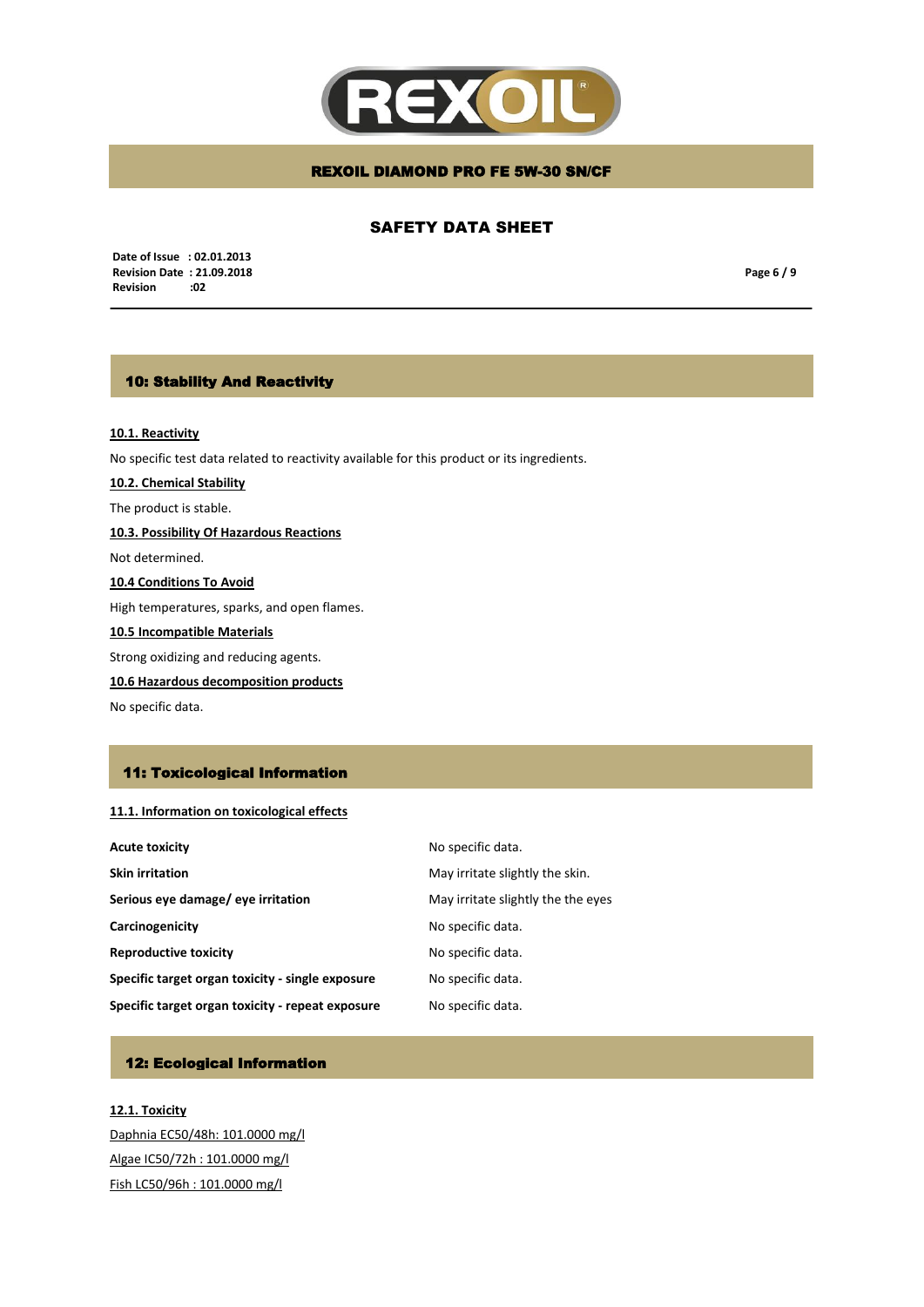

## SAFETY DATA SHEET

 **Date of Issue : 02.01.2013 Revision Date : 21.09.2018 Revision :02**

**Page 7 / 9**

# **12.2. Persistence and degradability**

No specific data.

**12.3. Bioaccumulative potential**

No specific data.

#### **12.4. Mobility**

Product does not evaporate from surface soil or water. It is insoluble in water. Product can penetrate soil until reaching the surface of ground water. Base oil hydrocarbons can be adsorbed onto organic material in soil or sediment.

# **12.5. Results of PBT and vPvB assessment**

No specific data.

### **12.6. Other adverse effects**

No specific data.

#### 13: Disposal Considerations

## **GENERAL INFORMATION**

Dispose of waste and residues in accordance with local authority requirements.

#### **DISPOSAL METHODS**

Incinerate with provision for removal of effluent gases by scrubber.

#### 14: Transport information

Not dangerous goods in the meaning of ADR/RID, ADNR,IMDG-Code, ICAO/IATA-DGR

### **14.1. UN No**

Not applicable.

### **14.2. Proper shipping name**

Not applicable.

### **14.3. Transport hazard class(es):**

Not applicable.

**14.4. Packaging group** 

Not applicable.

### **14.5. Environmental hazards:**

Not applicable.

### **14.6. Special precautions for user**

Not applicable.

**14.7. Transport in bulk according to Annex II of MARPOL 73/78 and the IBC Code**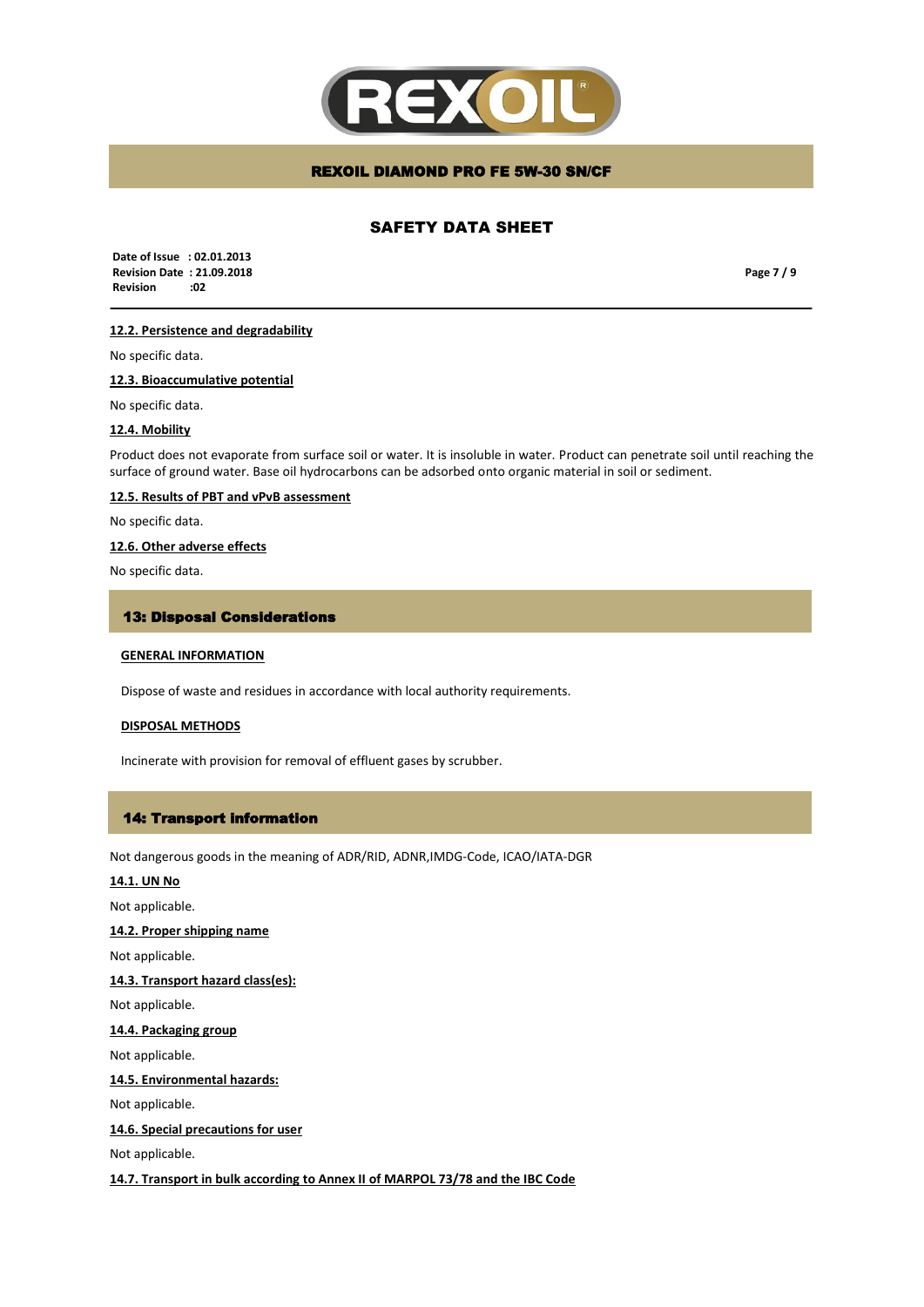

# SAFETY DATA SHEET

 **Date of Issue : 02.01.2013 Revision Date : 21.09.2018 Revision :02**

**Page 8 / 9**

Not applicable.

### 15: Regulatory Information

#### **15.1. Safety, health and environmental regulations/legislation specific for the substance or mixture**

Product is classified and labeled in accordance with the procedures and principles stipulated in the EU Directive and ' Regulations on the preparation of safety data sheets on hazardous substances and mixtures (13.12.2014- 29204 numbered Official Gazette) '', '' The regulation on preparation and distribution of safety data sheets on hazardous materials and preparations (26/12/2008 to 27092 Rep.".

### 16: Other Informatıon

#### **Revısıon Statement:**

This Safety Data Sheet is Revision 2. Product is classified and labeled in accordance with the procedures and principles stipulated in the (13.12.2014- 29204 numbered Official Gazette) '', '' The regulation on preparation and distribution of safety data sheets on hazardous materials and preparations

#### **Explanations of the abbreviations**

| <b>ADR</b>                 | European Agreement concerning the International Transport of Dangerous Goods by Road                |
|----------------------------|-----------------------------------------------------------------------------------------------------|
| <b>IATA</b>                | The International Air Transport Association                                                         |
| <b>IMDG</b>                | International Maritime Dangerous Goods Code                                                         |
| <b>MARPOL</b><br>73/78     | International Convention for the Prevention of Pollution from Ships                                 |
| <b>PBT</b>                 | Persistent Bioaccumulative Toxic                                                                    |
| <b>RID</b>                 | Regulations concerning the International Transport of Dangerous Goods by Rail                       |
| <b>STEL</b><br>TWA<br>vPvB | Short Term Exposure Limit<br>8-hour Time Weighted Averages<br>Very Persistent Bioaccumulative Toxic |

#### **Information sources**

-ESIS (European chemical Substances Information System), http://esis.jrc.ec.europa.eu/

- REACH registered chemicals, http://echa.europa.eu/chem\_data\_en.asp

### **Hazard statements:**

H304 May be fatal if swallowed and enters airways

H315 Causes skin irritation